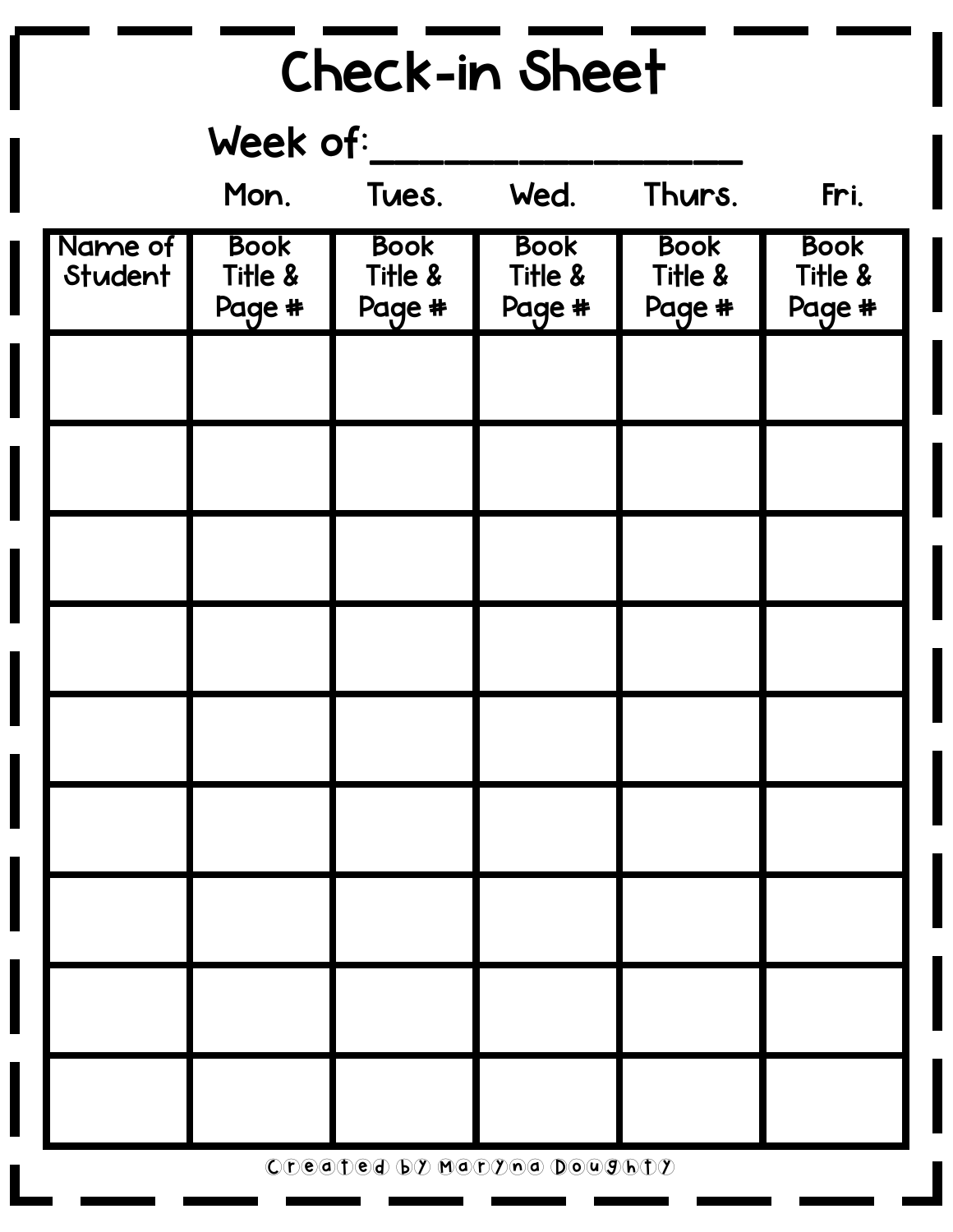## Tips for Using the Check-in Sheet

-Make additional copies of the check-in sheet depending on how many students you have in your class. Staple the sheets together so you can keep documentation of each week's progress.

-Meet with every student every day

-When you check in with a student, write the title of his/her book and the page he/she is on

-Remind yourself and students that reading should be fun and enjoyable

-If a student isn't making progress through the book (not many pages read each day), ask him/her to rate the book from 0-10. If it's lower than a 7, encourage the student to abandon the book. Help the student find a new book.

-Document when a student abandons a book (For example, write "ABND" for short)

-If a student is making progress through the book, ask what they like about the book so far OR what's happening now?

-Keep these check-in sheets for your records (so you can analyze types of books students like; help them choose a favorite book for a reading response assignment; use during parent/teacher conferences to share info with parents; etc.)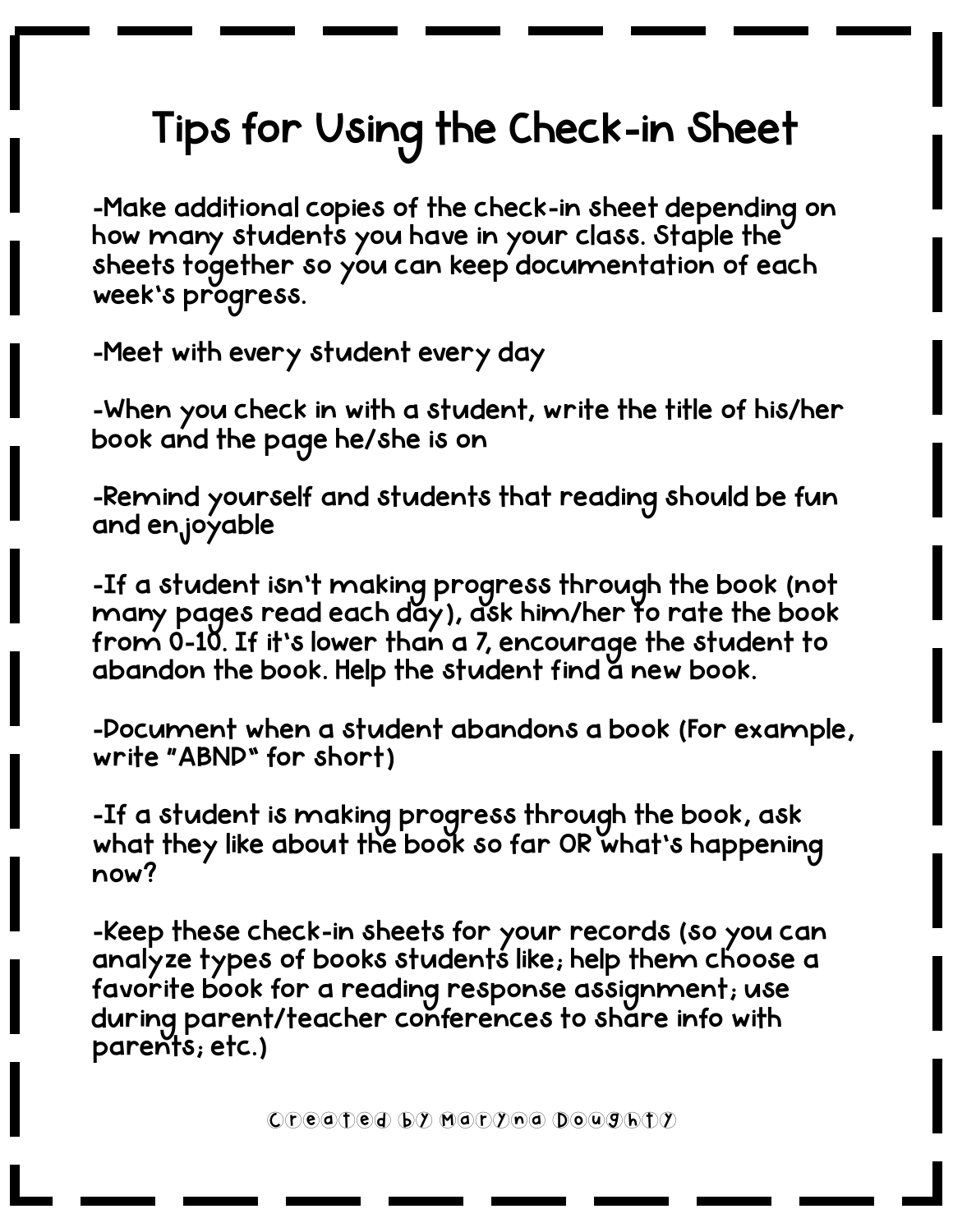## Terms of Use

This resource was created by Maryna Doughty. It may be printed and photocopied for single classroom use. It may not be put on the Internet, sold, or distributed in any form.

If your colleagues or team teachers would like this resource, please have them download it from my TPT store or send them the link below so they can sign up and have this resource sent to their email directly:

<https://www.marynadoughty.com/registration>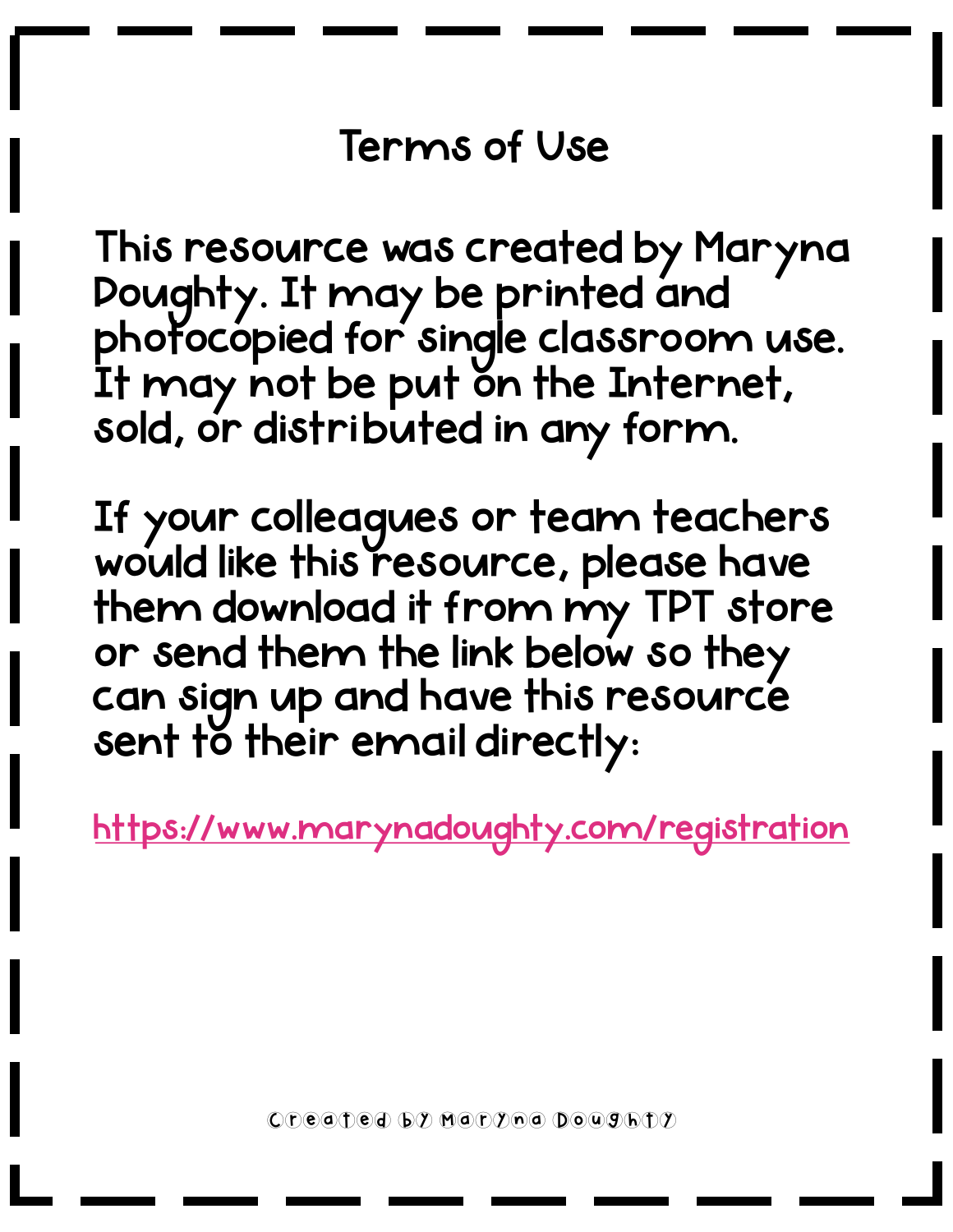## Let's Stay in Touch!

## Follow me on:

Instagram: @marynas\_kidlit\_corner

Twitter: @MarynaDoughty

Facebook: @MarynaDoughtyWrites

Website: [www.marynadoughty.com](https://www.marynadoughty.com/)

Created by Maryna Doughty